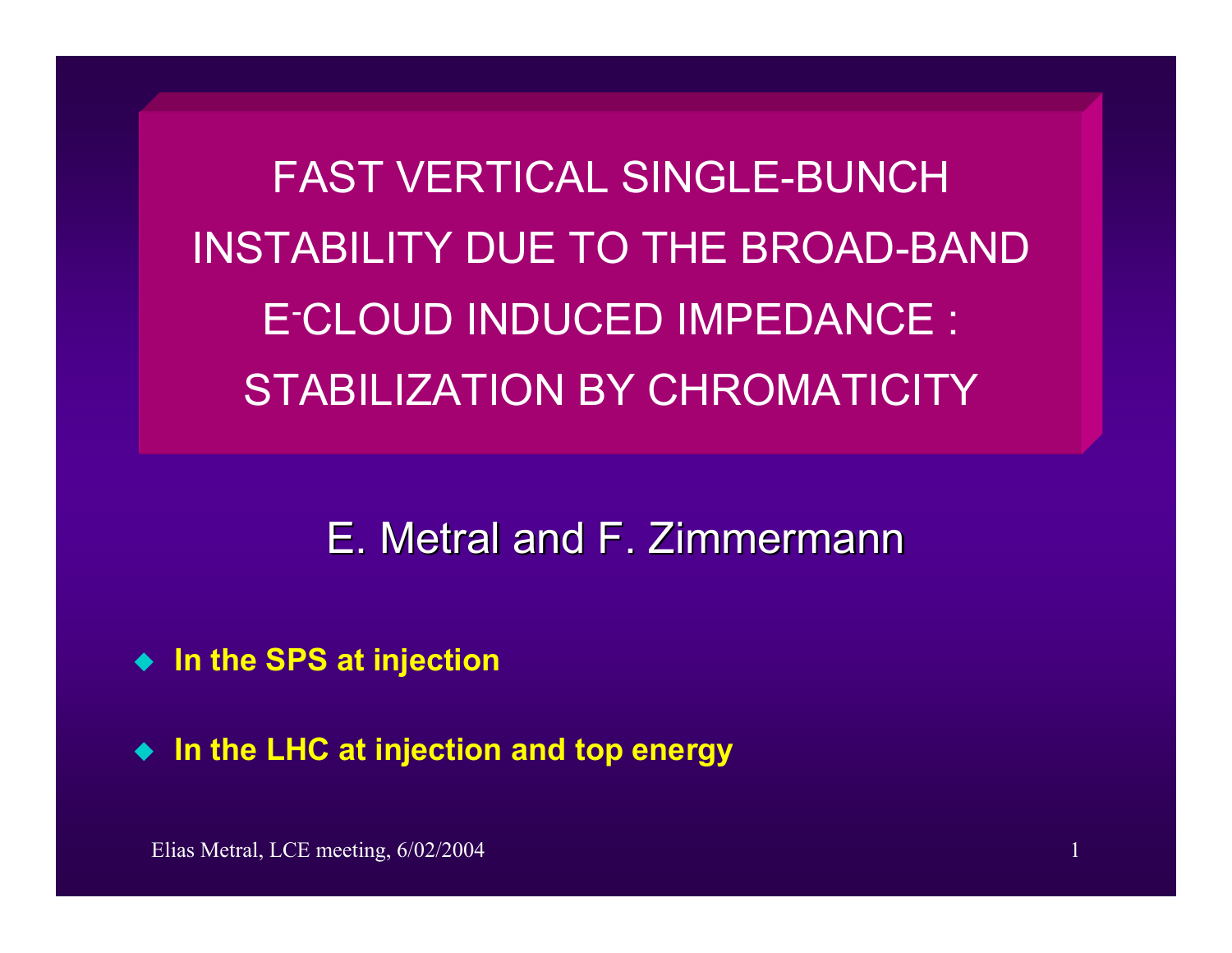#### **Formalism used (1/3)**

$$
N_{b,th} = \frac{8\pi Q_{y0} |\eta| \varepsilon_l}{e\beta^2 c} \times \frac{f_r}{|Z_y|} \times \left(1 + \frac{f_{\xi_y}}{f_r}\right)
$$

- **cf paper "Effect of bunch length, chromaticity, and linear coupling on the transverse mode-coupling instabili t y due to the electron cloud", E. Metral, CERN/PS 2002-009 (AE), ECLOUD'02 Workshop, April 15-18 2002, CER N.**
- **This is the same formula as the one used by Ohmi, Zimmermann and Perevedentsev in "Study of the Fast Head-Tail Instabili ty Caused by Electron Cloud", CERN-SL-2001-011 AP, 2001.**
- **In the paper "Wake field of the e-cloud", SLAC-PUB-9025, 2001, S. Heifets confirmed the dependence of the wake on the beam parameters found above with tracking simulations.**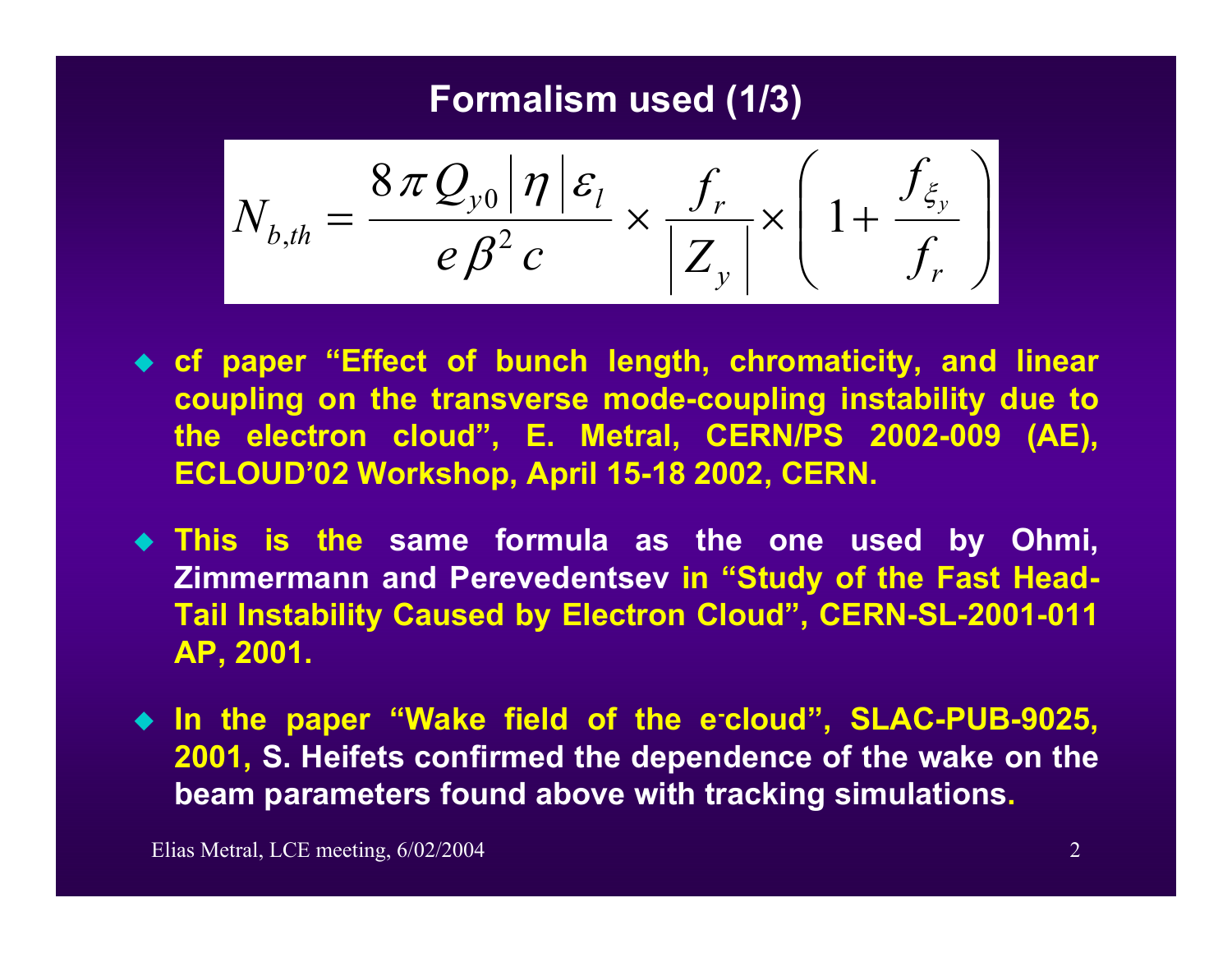#### **Formalism used (2/3)**

 **Scaling of the peak impedance and resonance frequency with the beam parameters**

$$
|Z_{y}| = |Z_{y0}| \times \frac{\sigma_{z}}{\sigma_{z0}} \times \frac{\sigma_{y0}(\sigma_{x0} + \sigma_{y0})}{\sigma_{y}(\sigma_{x} + \sigma_{y})}
$$

$$
f_r = f_{r0} \times \sqrt{\frac{\sigma_{z0}}{\sigma_z}} \times \sqrt{\frac{N_b}{N_{b0}}} \times \sqrt{\frac{\sigma_{y0} (\sigma_{x0} + \sigma_{y0})}{\sigma_y (\sigma_x + \sigma_y)}}
$$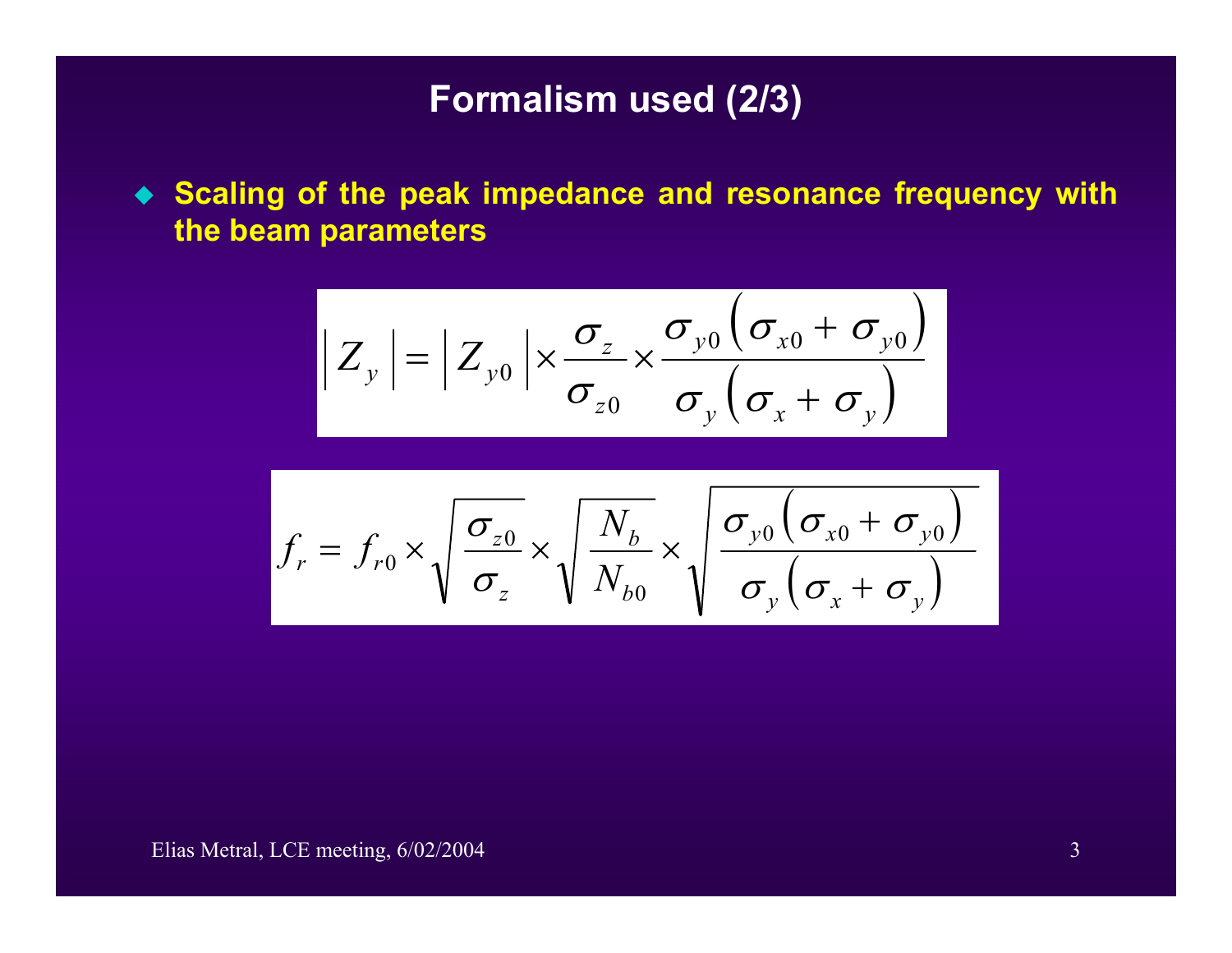## **Formalism used (3/3)**

$$
N_{b,th} = \frac{f^2}{4\tau_b^3} \times \left(1 + \sqrt{1 + \frac{4g\xi_y \tau_b^2}{f}}\right)^2
$$

$$
f = \frac{8\pi Q_{y0}|\eta| \varepsilon_{l} f_{r0} \tau_{b0}^{3/2}}{e\beta^{2} c |Z_{y0}| \sqrt{N_{b0}}} \times \sqrt{\frac{\sigma_{y}(\sigma_{x} + \sigma_{y})}{\sigma_{y0}(\sigma_{x0} + \sigma_{y0})}}
$$

$$
g = \frac{Q_{y0} f_0 \sqrt{N_{b0}}}{\eta f_{r0} \tau_{b0}^{1/2}} \times \sqrt{\frac{\sigma_y (\sigma_x + \sigma_y)}{\sigma_{y0} (\sigma_{x0} + \sigma_{y0})}}
$$

Elias Metral, LCE meeting, 6/02/2004 4 and the contract of the contract of the contract of the contract of the contract of the contract of the contract of the contract of the contract of the contract of the contract of the

⇒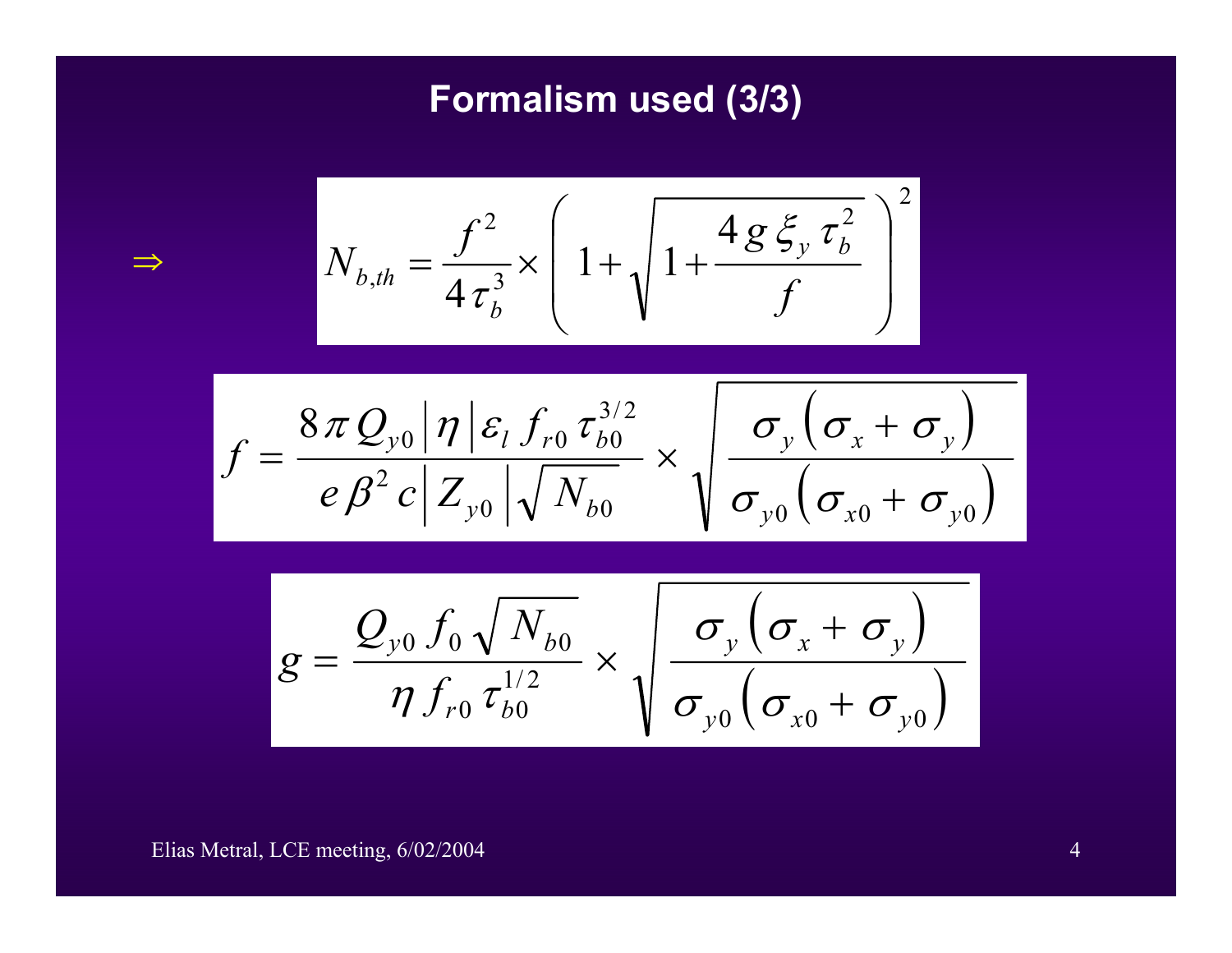## **In the SPS at injection (1/2)**

## **Beam parameters used to evaluate the e-cloud induced impedance**

| <b>Bunch population</b>     | $N_{\text{b0}} = 7.5 \times 10^{10} \text{ p/b}$ |
|-----------------------------|--------------------------------------------------|
| <b>Bunch length</b>         | $\sigma_{z0}$ = 30 cm                            |
| <b>Horizontal beam size</b> | $\sigma_{\rm x0}$ = 5 mm                         |
| <b>Vertical beam size</b>   | $\sigma_{\gamma 0}$ = 3 mm                       |

$$
|Z_{y0}| = 20 \text{ M}\Omega/\text{m}
$$

 $f_{r0}^{} = 220\,\mathrm{MHz}$ =



⇒

#### Elias Metral, LCE meeting, 6/02/2004 5

### **Real beam parameters**

| <b>Average machine radius</b> | $R = 1100 m$                  |
|-------------------------------|-------------------------------|
| <b>Slippage factor</b>        | $\eta = 5.5 \times 10^{-4}$   |
| <b>Beam energy</b>            | $E = 26$ GeV                  |
| <b>Bunch population</b>       | $N_h = 11 \times 10^{10}$ p/b |
| <b>Longitudinal emittance</b> | $\epsilon_{1}$ = 0.35 eVs     |
| <b>Bunch length</b>           | $\overline{\sigma_z}$ = 30 cm |
| <b>Horizontal beam size</b>   | $\sigma_{\rm v}$ = 2.6 mm     |
| <b>Vertical beam size</b>     | $\sigma_{\rm v}$ = 1.9 mm     |
| <b>Vertical tune</b>          | $Q_v \sim 26.7$               |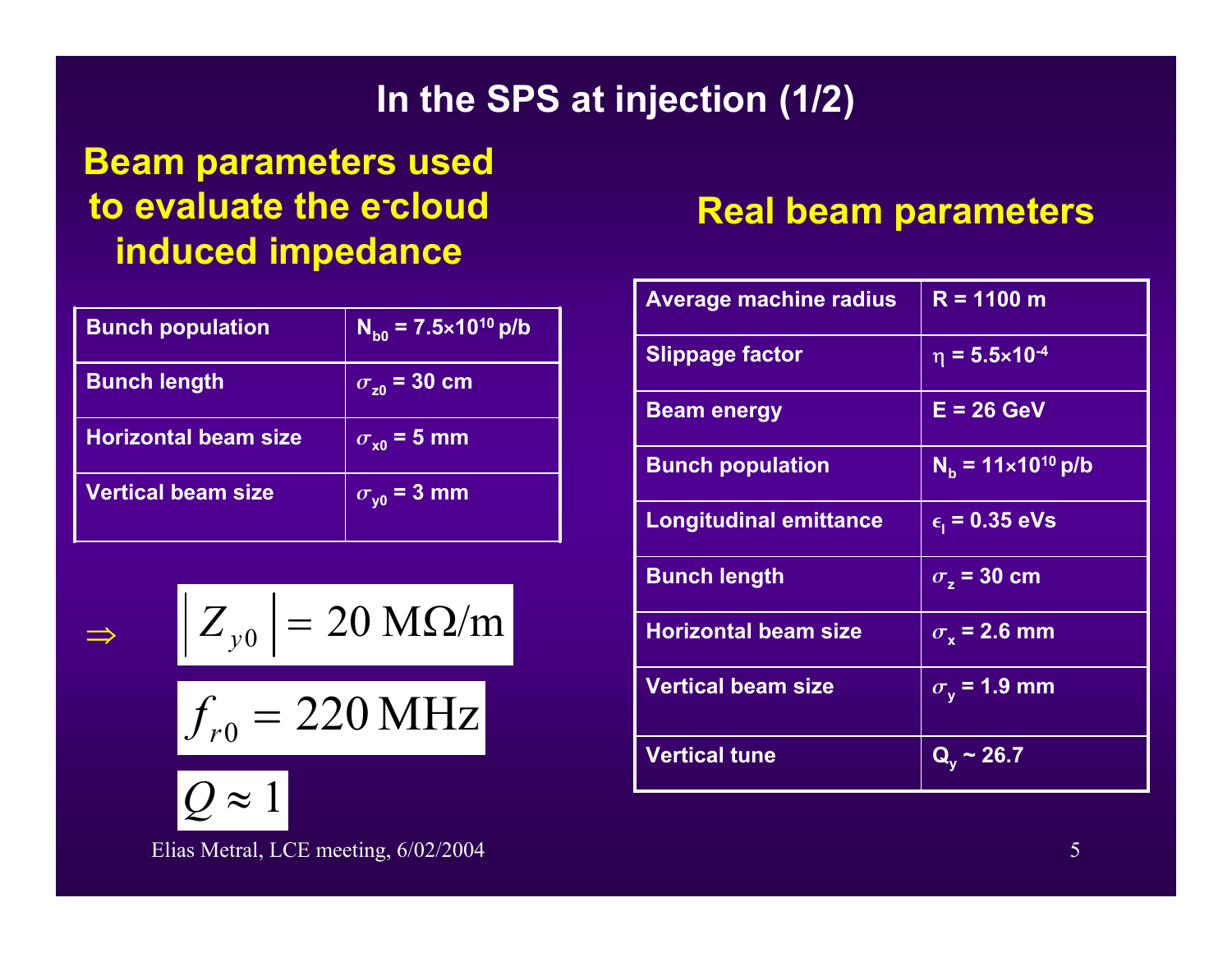#### **In the SPS at injection (2/2)**

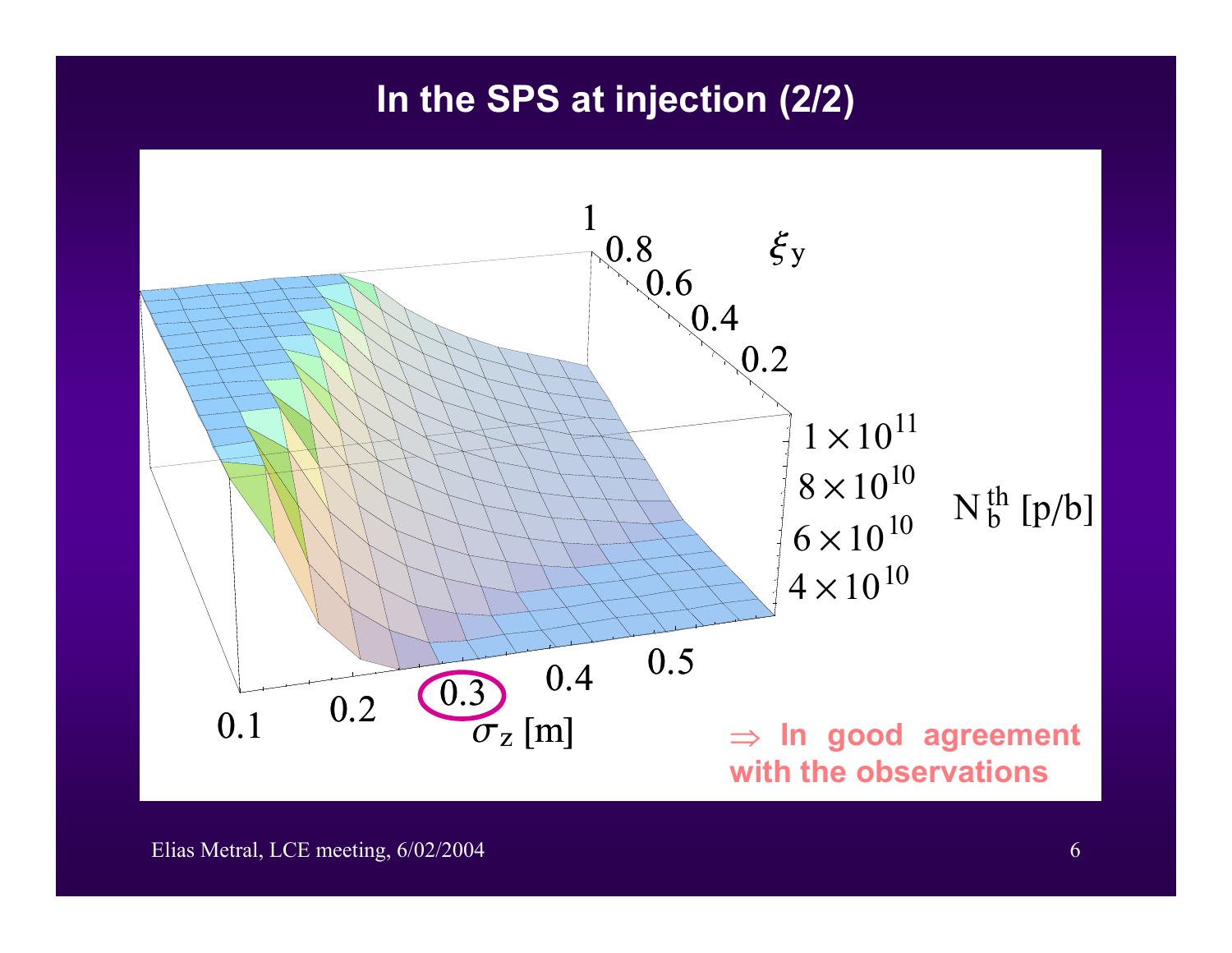## **In the LHC at injection (1/3)**

## **Beam parameters used to evaluate the e-cloud induced impedance**

| <b>Bunch population</b>     | $N_{\text{b0}} = 11.5 \times 10^{10} \text{ p/b}$ |
|-----------------------------|---------------------------------------------------|
| <b>Bunch length</b>         | $\sigma_{z0}$ = 17.5 cm                           |
| <b>Horizontal beam size</b> | $\sigma_{\rm x0}$ = 1 mm                          |
| <b>Vertical beam size</b>   | $\sigma_{\gamma 0}$ = 1 mm                        |

$$
\Rightarrow \left| Z_{y0} \right| = 223 \text{ M}\Omega/\text{m}
$$

 $f_{r0}^{}=0.91\,\mathrm{GHz}$ =

*Q* ≈1

#### Elias Metral, LCE meeting, 6/02/2004 7

#### **Real beam parameters**

| <b>Average machine radius</b> | $R = 4242.893$ m                        |
|-------------------------------|-----------------------------------------|
| <b>Slippage factor</b>        | $\eta = 3 \times 10^{-4}$               |
| <b>Beam energy</b>            | $E = 450$ GeV                           |
| <b>Bunch population</b>       | $N_h = 11.5 \times 10^{10} \text{ p/b}$ |
| <b>Longitudinal emittance</b> | $\epsilon_{\rm i}$ = 0.7 eVs            |
| <b>Bunch length</b>           | $\sigma$ <sub>z</sub> = 13 cm           |
| <b>Horizontal beam size</b>   | $\sigma_{\rm x}$ = 1 mm                 |
| <b>Vertical beam size</b>     | $\sigma_{\rm v}$ = 1 mm                 |
| <b>Vertical tune</b>          | $Q_v \sim 59.32$                        |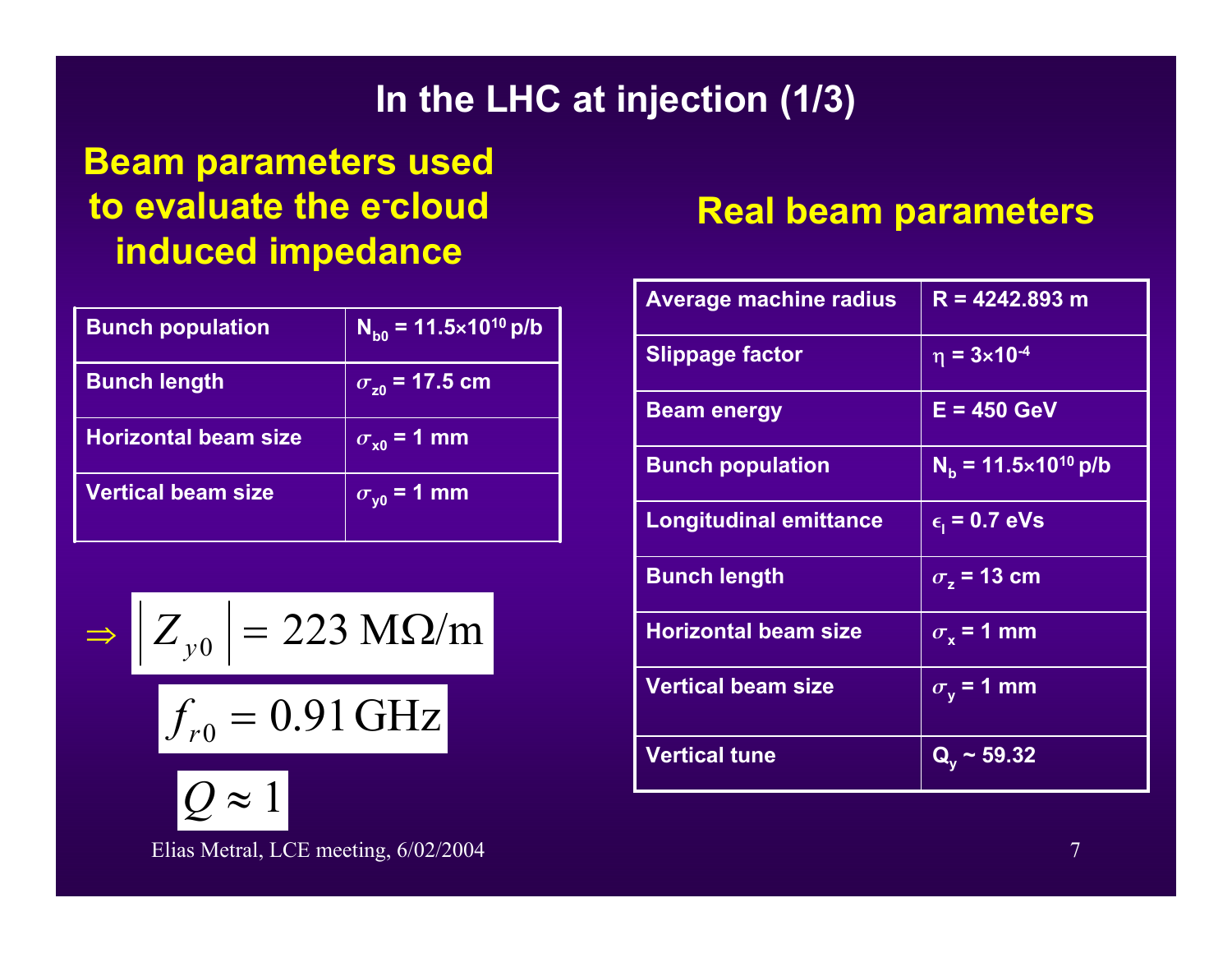#### **In the LHC at injection (2/3)**

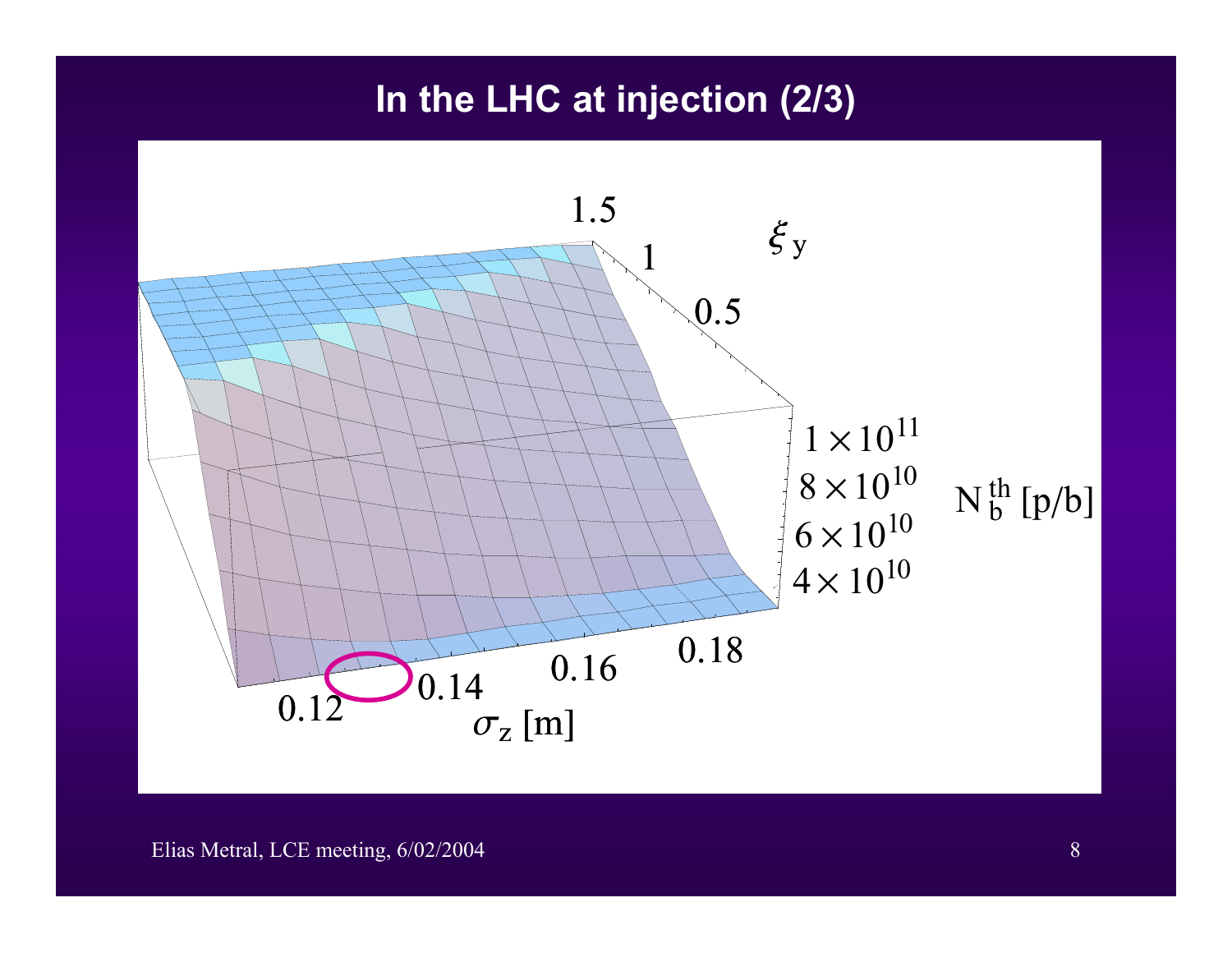### **In the LHC at injection (3/3)**

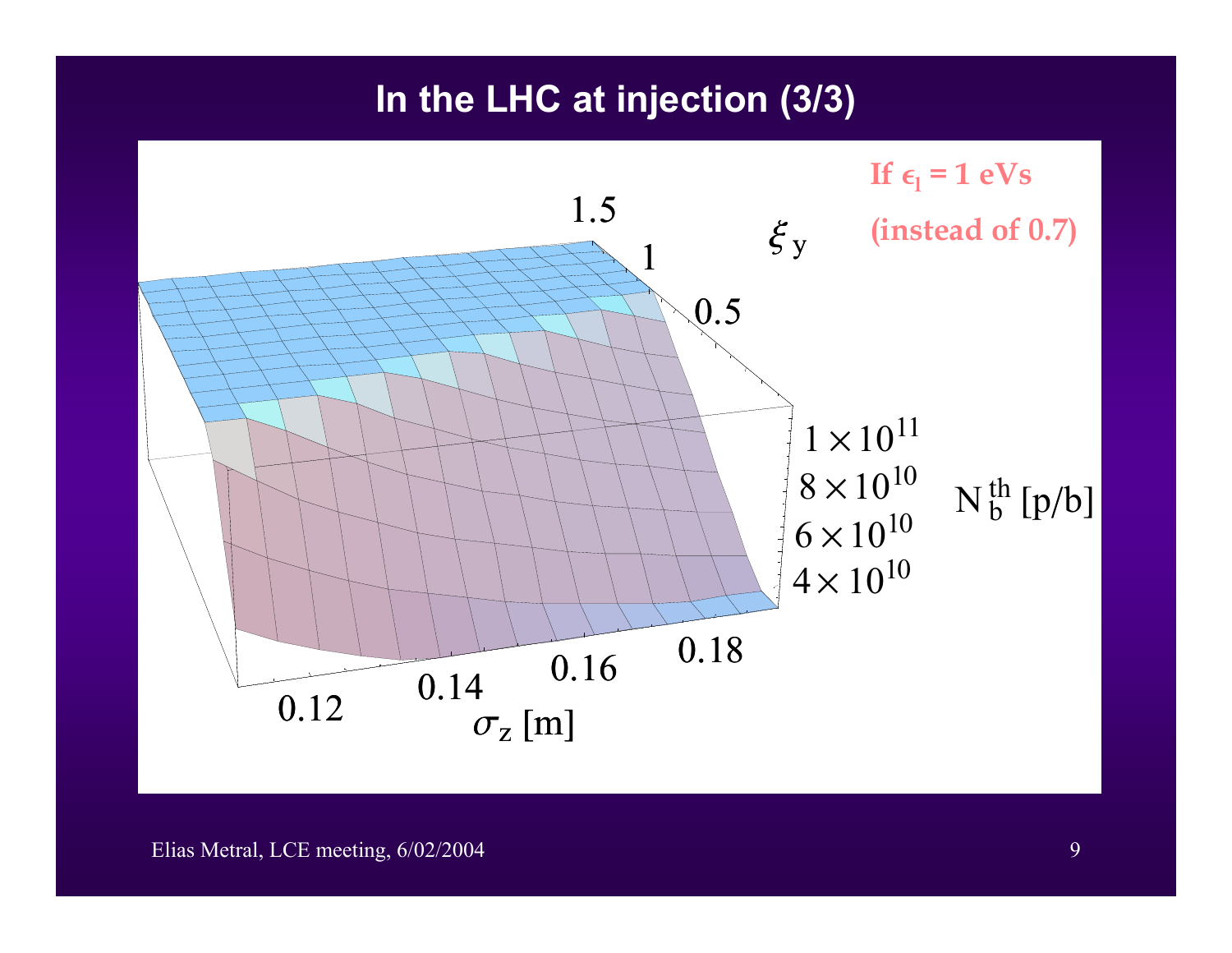## **In the LHC at top energy (1/2)**

## **Beam parameters used to evaluate the e-cloud induced impedance**

| <b>Bunch population</b>     | $N_{\text{b0}}$ = 11.5×10 <sup>10</sup> p/b |
|-----------------------------|---------------------------------------------|
| <b>Bunch length</b>         | $\sigma_{z0}$ = 7.5 cm                      |
| <b>Horizontal beam size</b> | $\sigma_{\rm x0}$ = 0.3 mm                  |
| <b>Vertical beam size</b>   | $\sigma_{\gamma 0}$ = 0.3 mm                |

$$
\Rightarrow \left| Z_{y0} \right| = 487 \text{ M}\Omega/\text{m}
$$

$$
f_{r0} = 4.67 \text{ GHz}
$$



Elias Metral, LCE meeting, 6/02/2004 10

### **Real beam parameters**

| <b>Average machine radius</b> | $R = 4242.893$ m                |
|-------------------------------|---------------------------------|
| <b>Slippage factor</b>        | $\eta = 3 \times 10^{-4}$       |
| <b>Beam energy</b>            | $E = 7000$ GeV                  |
| <b>Bunch population</b>       | $N_h = 11.5 \times 10^{10}$ p/b |
| <b>Longitudinal emittance</b> | $\epsilon_{\rm i}$ = 2.5 eVs    |
| <b>Bunch length</b>           | $\sigma$ , = 7.5 cm             |
| <b>Horizontal beam size</b>   | $\sigma_{\rm v}$ = 0.3 mm       |
| <b>Vertical beam size</b>     | $\sigma_{\rm v}$ = 0.3 mm       |
| <b>Vertical tune</b>          | $Q_v \sim 59.32$                |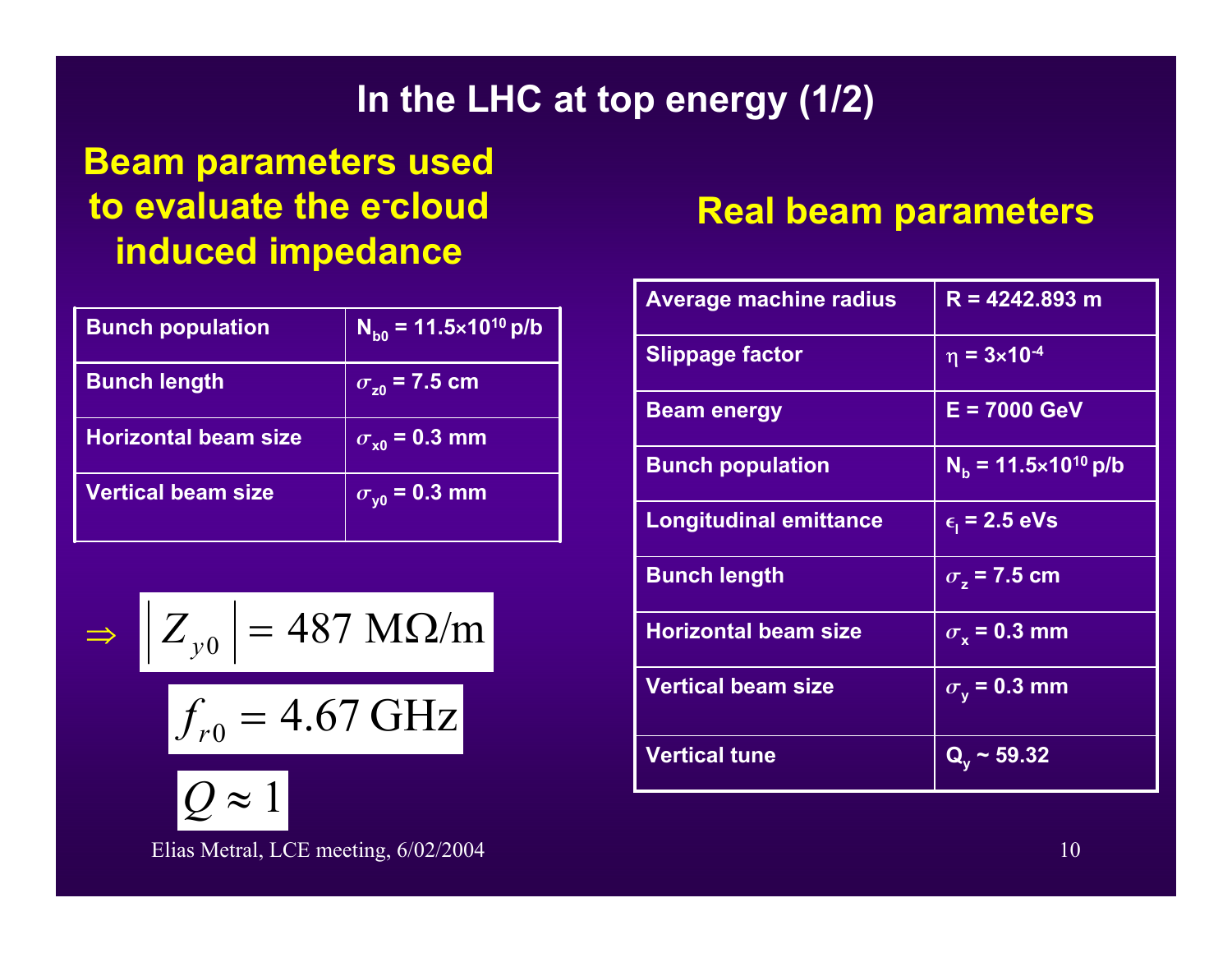## **In the LHC at top energy (2/2)**



⇒ **No instability even for 0 chromaticity. The intensity threshold for 0 chr omaticity is ~4 <sup>â</sup>1011 p/b**